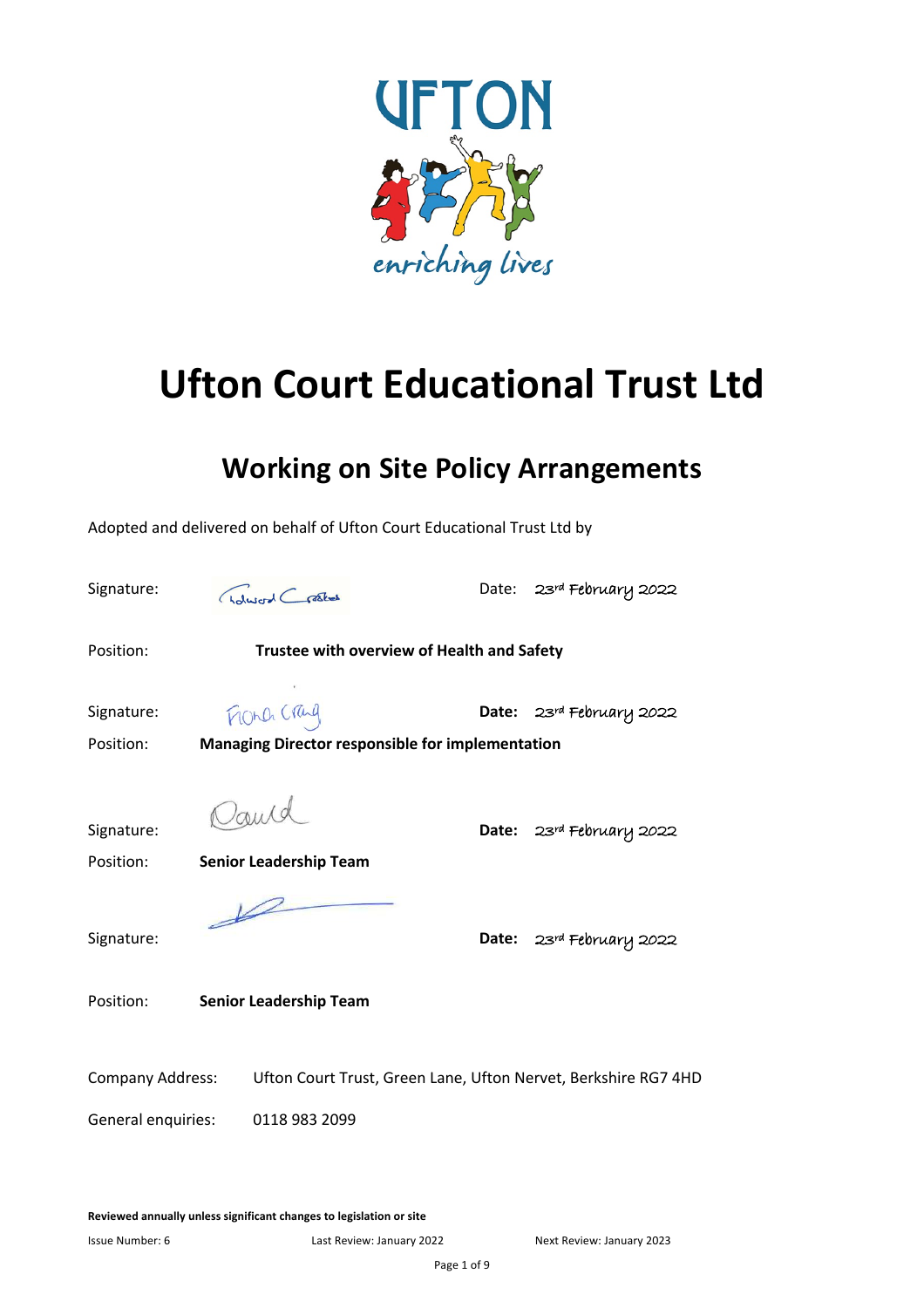#### **Health and Safety Arrangements**

The Working on Site Policy Arrangements document is one of 9 sub policies which support the overarching Occupational Health and Safety Policy.

#### **Standards and Guidance**

Mandatory common standards and guidance are issued periodically as health and safety instructions and procedures and are held by the Company. These are issued to relevant managers, or employees. Where internal guidance does not cover a specific issue, the Company will adopt the practices or standards recommended in Health and Safety Executive (HSE), Health and Safety Authority (HAS) publications or relevant British or European Standards.

#### **Accidents and Incidents**

Accidents to employees or others arising from work undertaken by the Ufton Court Educational Trust Ltd must be reported to a line manager and first aid attention sought. Accidents, even if minor accidents, must also be recorded on the incident/accident/near miss reporting form held by the Health and Safety Officer who will log and undertake an investigation with the Facilities/HR Manager

Where the incident involves a reportable injury, or disease, or a reportable dangerous occurrence, the Facilities/HR Manager will seek immediate advice from the Health and Safety Officer who will assist with any necessary investigation and in making the statutory reports required with the assistance from Ufton Court's retained health and safety consultancy.

Ufton Court Educational Trust Ltd requires that the Board of Trustees be informed of any incident that has been reported to an enforcing authority.

#### **Recording and Reporting of Incidents**

- 1. Activities under the control of Ufton Court Educational Trust Ltd are subject to the requirement of the Reporting of Injuries, Diseases and Dangerous Occurrences Regulations 2013 [RIDDOR] should an incident occur.
- 2. Ufton Court Educational Trust Ltd requires that the Board of Trustees be informed of any incident that has been reported to an enforcing authority and requires the contractor to provide a copy of such reports made.
- 3. Ufton Court Educational Trust Ltd will provide an incident/accident/near miss record form to be completed whenever an incident occurs that causes injury to a person or damage to property or plant no matter how slight.
- 4. The following process is followed to ensure accurate recording of accident, incident s and near misses:
	- Accident/Incident form is completed or Near Miss form; the accident form records any first aid administered
	- These are scrutinised by the H&S Officer and given a reference number
	- Details are logged on a spread sheet and assessed for risk
	- Any patterns are investigated and discussed at the monthly H&S meeting or Senior Leadership Team depending on urgency
	- Changes to practice and procedure will be made as required
	- Accidents and Near misses are compared to the previous year and reported to the monthly H&S Meeting and to the termly Trustee Meeting

#### **COVID-19 Secure Arrangements**

Information is contained within the overarching Occupational Health and Safety Policy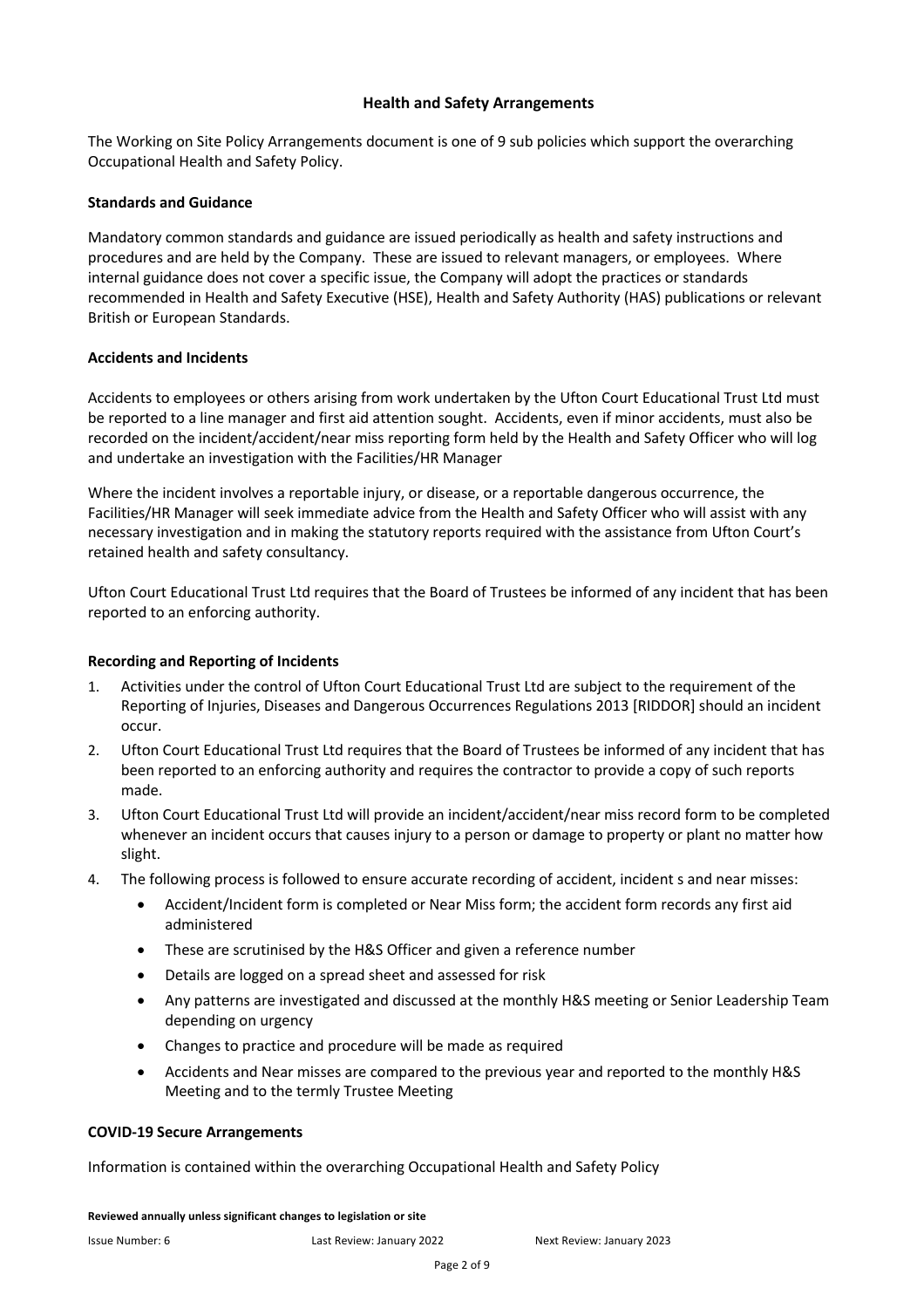#### **Consultation and Cooperation**

Information is contained within the overarching Occupational Health and Safety Policy.

#### **Contractor Control**

Where contractors are engaged to undertake minor work at the site (including for events), they will be required to work in accordance with Ufton's requirements for work by contractors and no such work will be planned or undertaken without approval by the Facilities/HR Manager.

For any works which come under the definition of 'construction' in the Construction (Design and Management) Regulations 2015 undertaken on Ufton premises (including for events), advice should be sought from Ufton Court's retained health and safety consultants. This includes, but is not limited to, contract work involving hazardous materials, refurbishment, rewiring, installation of IT cabling, demolition, building alteration, or work involving scaffolding.

Where Ufton Court staff undertake minor works that fall within the definition of CDM, such as ad-hoc builds and internal decorating and repair works, a small works Construction Phase Plan (CPP) will be implemented to cover the course of the year.

All contractors working at Ufton Court Educational Trust Ltd are required to:

- Observe best working practice, comply with relevant health and safety legislation and take all reasonably practicable steps to safeguard their employees and those who may be affected by what they do.
- Comply with our contractor management requirements including CDM 2015 Regulations.
- Ensure they have submitted details of their Public/Product Liability Insurance, Employers Liability Insurance, Professional Indemnity Insurance [where applicable], and competency training assurances for the staff or persons they seek to use before the project or activity commences.
- Ensure any sub-contractor they employ is able to demonstrate the requirements detailed in the paragraph above before they start work.
- Provide risk assessments and method statement (RAMS) in advance of working/work that will involve interface with visiting public to the Facilities/HR Manager for approval. This will be extended to any installation or maintenance on services that may result in service interruption, loss of efficiency or contamination.
- Contractor catering staff must hold a current certificate in Level 2 Food Hygiene and Safety for Catering and Ufton Court will request sight of certificate every two years.

#### **Risk Management Strategy and Controls**

Ufton has a developing programme of risk assessments and method statements (RAMS), which are undertaken by staff members within each department with assistance from the Health and Safety Officer. Risk assessments for new and expectant mothers and young persons are also in place.

Relevant records of risk assessments are held by each department and will be reviewed annually or when there are significant changes in activities. Each department is responsible for ensuring that the actions required are implemented.

Appendix 1 to this document, includes a list of associated RAMS undertaken by staff.

#### **Medical Suitability for Work and Health Surveillance**

Pre-placement medical surveillance is undertaken for all new employees, usually by means of a confidential questionnaire, arranged by an Occupational Health Provider.

#### **Business Driving**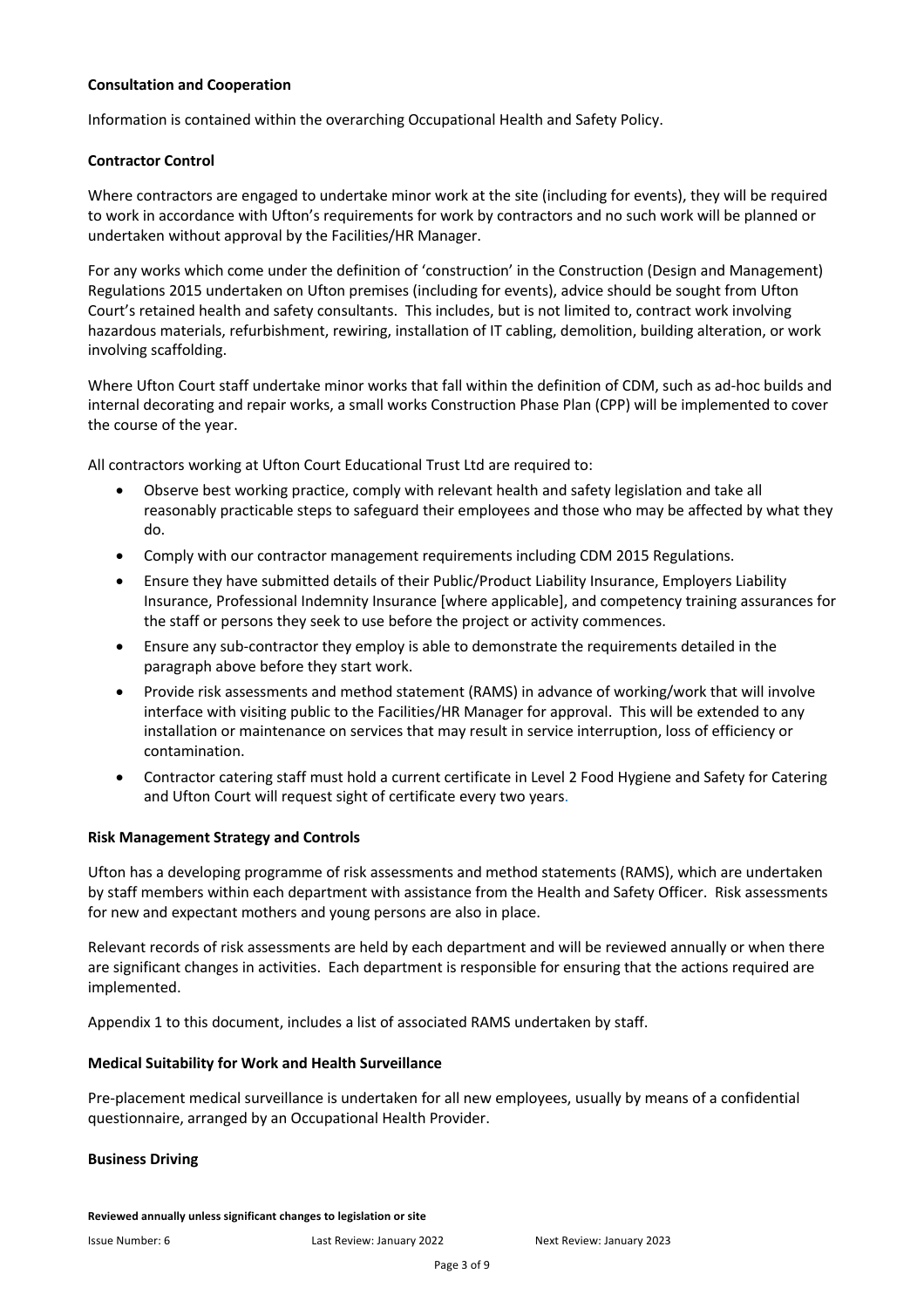Employees who drive their own vehicle for Ufton Court's activities are requested, on an annual basis, to supply access to their driving licence details and insurance. This is requested by the Facilities/HR Manager. In addition, employees are responsible for ensuring their vehicle is in good repair, with insurance to cover business usage, up to date road tax and a valid MOT certificate for vehicles over three years old.

Employees driving on company business are required to abide by the driver rules below.

Employees must ensure that:

- they do not use handheld mobile devices whilst driving.
- where hands free devices are installed, they must not be used if they are causing a distraction. Employees should indicate to the caller that they are driving and that they can only talk briefly, making arrangements to speak later where necessary. Where employees need to hold a detailed technical conversation, they must stop at a convenient point and hold the conversation with the vehicle stationary.
- Cooperate with the Company to ensure that work trips are planned accordingly so as to avoid excessive tiredness.
- they check vehicles before use and ensure they are maintained according to manufacturer recommendations.
- they follow national road safety laws and guidance including speed limits.
- they maintain appropriate insurance for private vehicles used for business.
- they report all accidents and incidents.
- they ensure their health and eyesight are adequate and report any relevant medical issues.
- they are not under the influence of drugs or alcohol.

#### **Manual Handling**

Manual handling is minimised through the ergonomic storage of items and equipment and through the use of mechanical and manual handling aids, where practicable. Where this is not practicable, risks are reduced by applying the principles of safe lifting, breaking down loads, reducing the frequency of lifting, and good manual handling techniques. A risk assessment will be implemented where significant manual handling tasks cannot be avoided. Each department hold records of manual handing risk assessments.

#### **Hazardous and Dangerous Substances**

Where hazardous substances are used and stored, a COSHH risk assessment will be carried out by the Health and Safety Coordinator to ensure that controls are adequate to protect the health of persons who may be exposed. Safety Data Sheets (SDS) for hazardous products and an inventory will be held and kept up to date by the Health and Safety Coordinator/each department. Employees will receive instruction on the safety measures required where applicable. Cleaning contractors will be required to provide COSHH assessments for any hazardous substances that they provide and store the substances securely.

Where flammable substances, are used, these are stored and used in accordance with a risk assessment to ensure they are properly secured, signed and subject to the necessary fire safety controls.

Where there is a risk from zoonoses such as farm activities at Ufton Court premises, risk assessments are undertaken with control measures implemented to reduce the risk. Information, instruction and training is also provided to employees and visitors on the risks and precautions that should be taken. Further information can be found in the associated RAMS document for Working on the Farm.

#### **Personnel Protective Equipment (PPE)**

Where Ufton staff/volunteers are required to wear PPE for particular work, this will be explained to them either by their manager, indicated by signs, detailed in risk assessment, or covered by written Ufton Court rules. Required PPE will be supplied free of charge by Ufton for their staff/volunteers and must be worn by the staff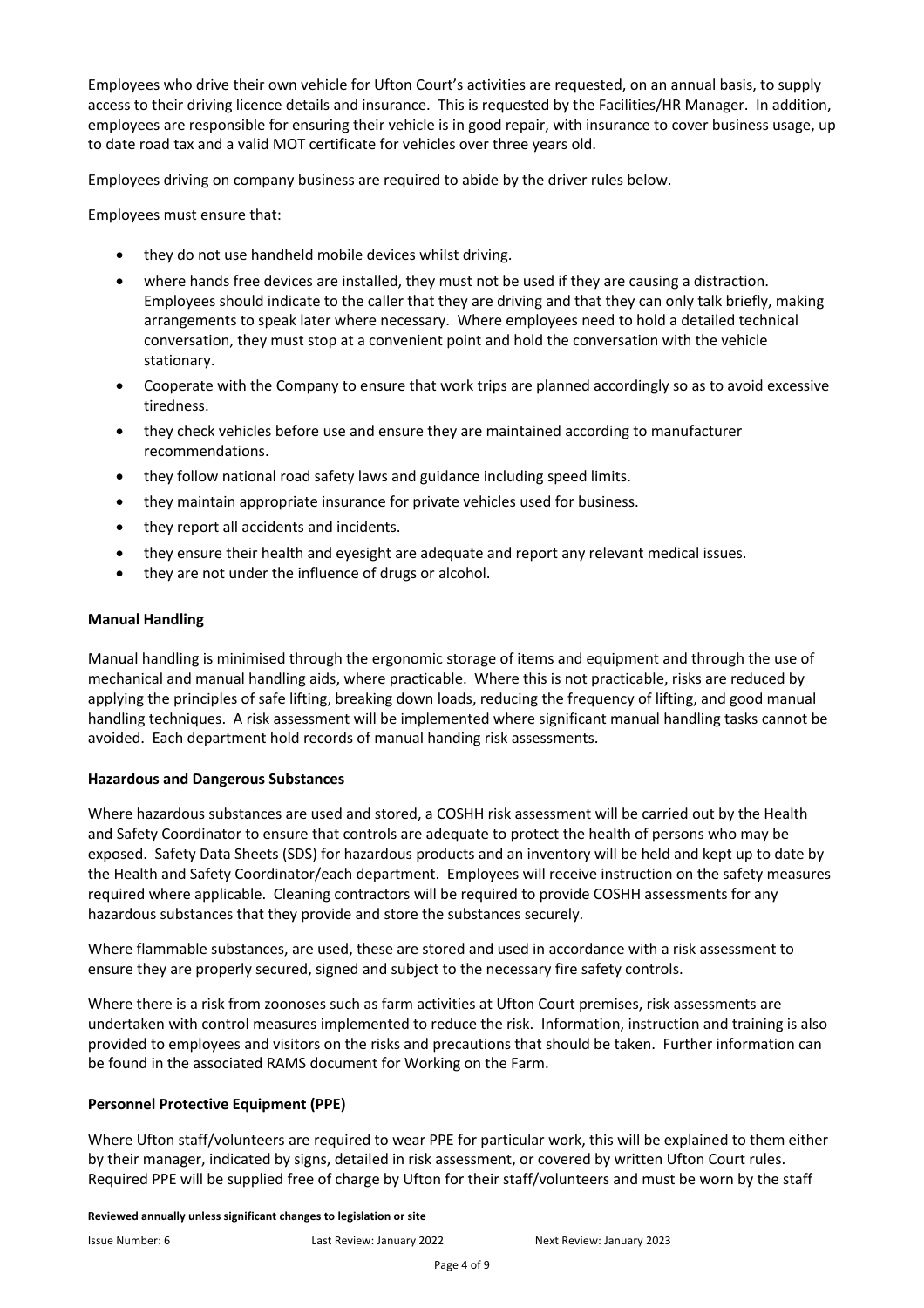member/volunteer for the work for which it is intended.

Where visitors require to wear PPE when participating in an activity arranged by Ufton, this will be supplied to them by Ufton, information on the correct use provided and maintained in a safe condition.

#### **Use of Display Screen Equipment**

Where computer equipment is in regular use, an assessment will be made of the workstation to determine that relevant issues such as lighting, the absence of glare and seating arrangements are suitable for the user. Regular users of computer equipment will be entitled to eye and eyesight tests, (meeting with the requirements of the Health and Safety (Display Screen Equipment) Regulations at the expense of Ufton Court, in accordance with standard arrangements that are in place with a local optician. Where it is determined that the employee needs corrective glasses exclusively for display screen use, arrangements will be made to provide these without charge to the employee in accordance with the Regulations.

#### **Working at Height**

Work at height activities are periodically undertaken by Ufton employees and appointed contractors. Strict rules relating to the use and maintenance of access equipment are in place. Work at height activities are subject to risk assessments, and a permit to work system for any higher risk activities undertaken by contractors.

Where step ladders or ladders are used as a last resort for low-risk sporadic work tasks, these are subject to formal inspection and maintenance and used by authorised individuals only.

#### **Traffic Management**

A separate risk assessment/traffic management plan is in place covering on-site controls for traffic management, such as speed restrictions, designated parking areas, supervision of children when crossing roads, briefings to visiting school groups and designated pedestrian walkways.

#### **Noise and Vibration**

Where a significant noise and vibration risk exists, these have been risk assessed. Where exposures exceed the relevant statutory limits, controls are implemented, including engineering solutions, hearing protection, health surveillance (where identified through risk assessment) and the provision of information and training.

#### **Safety of Mechanical, Electrical and Other Services**

Work to carry out repair or alteration work on electrical equipment or systems is only undertaken by NICEIC or equivalent approved electrical contractors. The fixed electrical systems, portable appliance testing and lightning protections systems are maintained by approved contractors in accordance with the specified PPM schedule.

Pressure vessels are subject to statutory thorough examination and test by a competent specialist arranged by the Facilities/HR Manager.

Lifting equipment and lifting accessories are subject to statutory thorough examination and test by a competent specialist arranged by the Facilities/HR Manager.

Oil storage tanks are inspected, tested and maintained by an approved contractor.

Automatic gates are inspected, tested and maintained by an approved contractor,

Records of inspection, test and maintenance of M&E and plant services are maintained by the Facilities/HR Manager.

#### **Training**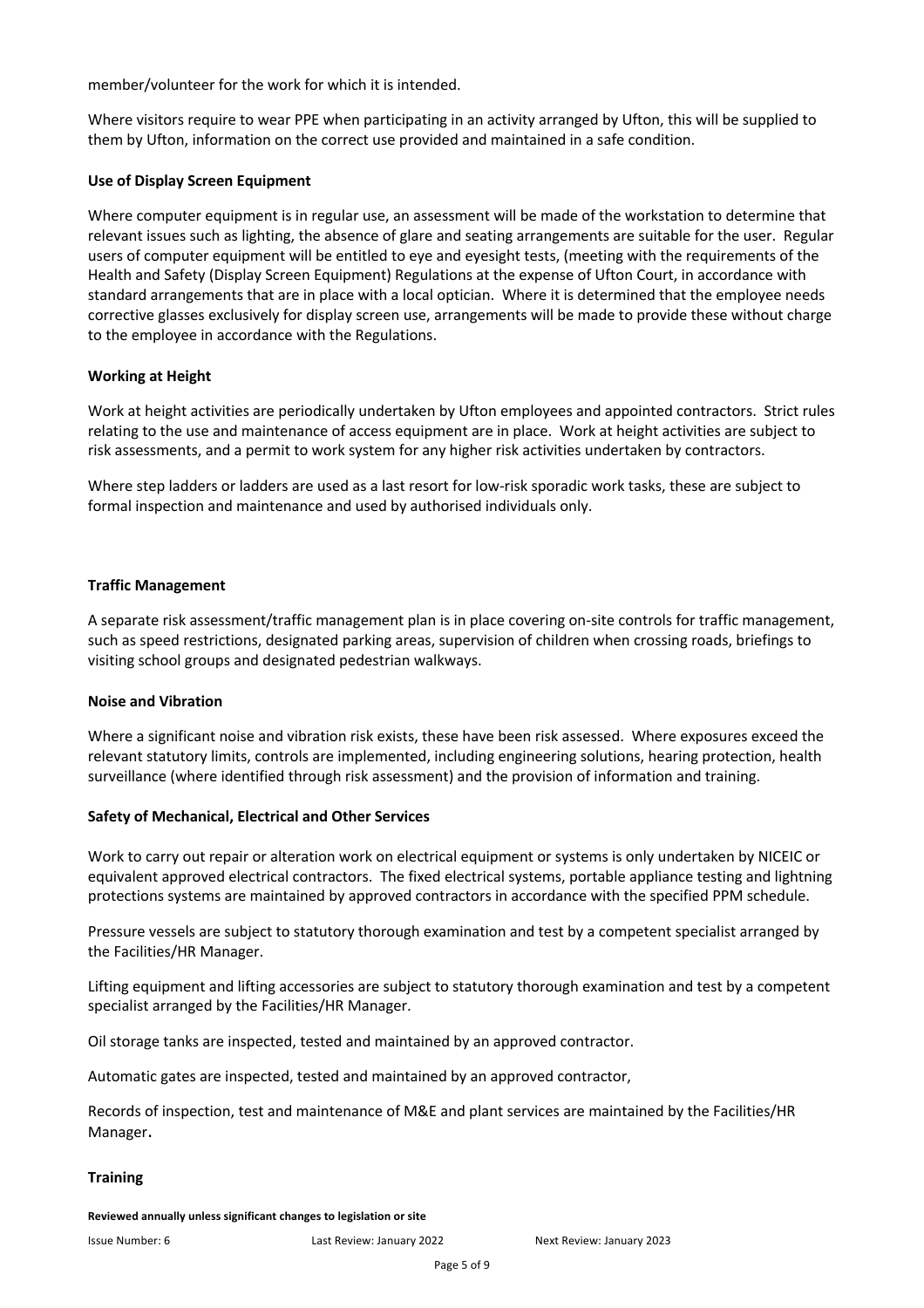All new employees/volunteers will receive relevant instruction and induction training on health, safety, fire and welfare matters. Specific health and safety training, including supervision will be provided for employees/volunteers, as appropriate to the work being undertaken.

A training matrix is in place which is maintained by the Facilities/HR Manager.

#### **Competence**

Court Educational Trust shall:

- Determine the necessary competence of workers that affects or can affect its OH&S performance; this may be conducted internally or in some cases and external person will be contracted to do this.
- Ensure that workers are competent (including the ability to identify hazards) on the basis of appropriate education, training or experience
- Where applicable, take actions to acquire and maintain the necessary competence and evaluate the effectiveness of the actions taken
- Retain appropriate documented information as evidence of competence NOTE applicable actions can include, for example, the provision of training to, the mentoring of, or the re-assignment of currently employed persons, or the hiring or contracting of competent persons.

#### **Legionella**

Ufton Court premises are subject to a Legionella risk assessment and a written scheme of testing and maintenance with support by external water hygiene contractors. Ufton Court Educational Trust Ltd retains the status as the Duty Holder and also holds the responsibility for ensuring the robust implementation of the water hygiene controls.

#### **Asbestos**

Asbestos surveys for Ufton Court premises have been undertaken with a register and risk assessment maintained on the location and condition of the asbestos-containing materials present. An asbestos management plan is in place for the premises to ensure there is a robust system in place for bringing the findings of the asbestos register to the attention of contractors and the emergency services.

#### **Confined Spaces**

Where confined spaces are identified on Ufton Court premises, these are formally identified. Entry into these areas requires particular controls, including the use of a permit to work and a documented risk assessment and safe system of work (SSOW).

#### **Lone working**

Occasionally, Ufton staff/volunteers may be working alone and Ufton Court has put in place arrangements for the protection of these workers identified in lone working RAMS.

#### **Fire safety**

Fire risk assessments have been documented for Ufton Court premises, which identifies the fire precautions in place to prevent a fire occurring, and to safeguard personnel and the premises in the event of a fire.

Fire procedures and alarms systems are in place and fire drills and fire training undertaken. Fire Marshals are appointed and trained to ensure fire safety standards are maintained and evacuation of the premises can take place efficiently.

Further information on fire safety arrangements at Ufton Court Educational Trust Ltd can be found in the Fire Safety Management Policy.

#### **Smoking**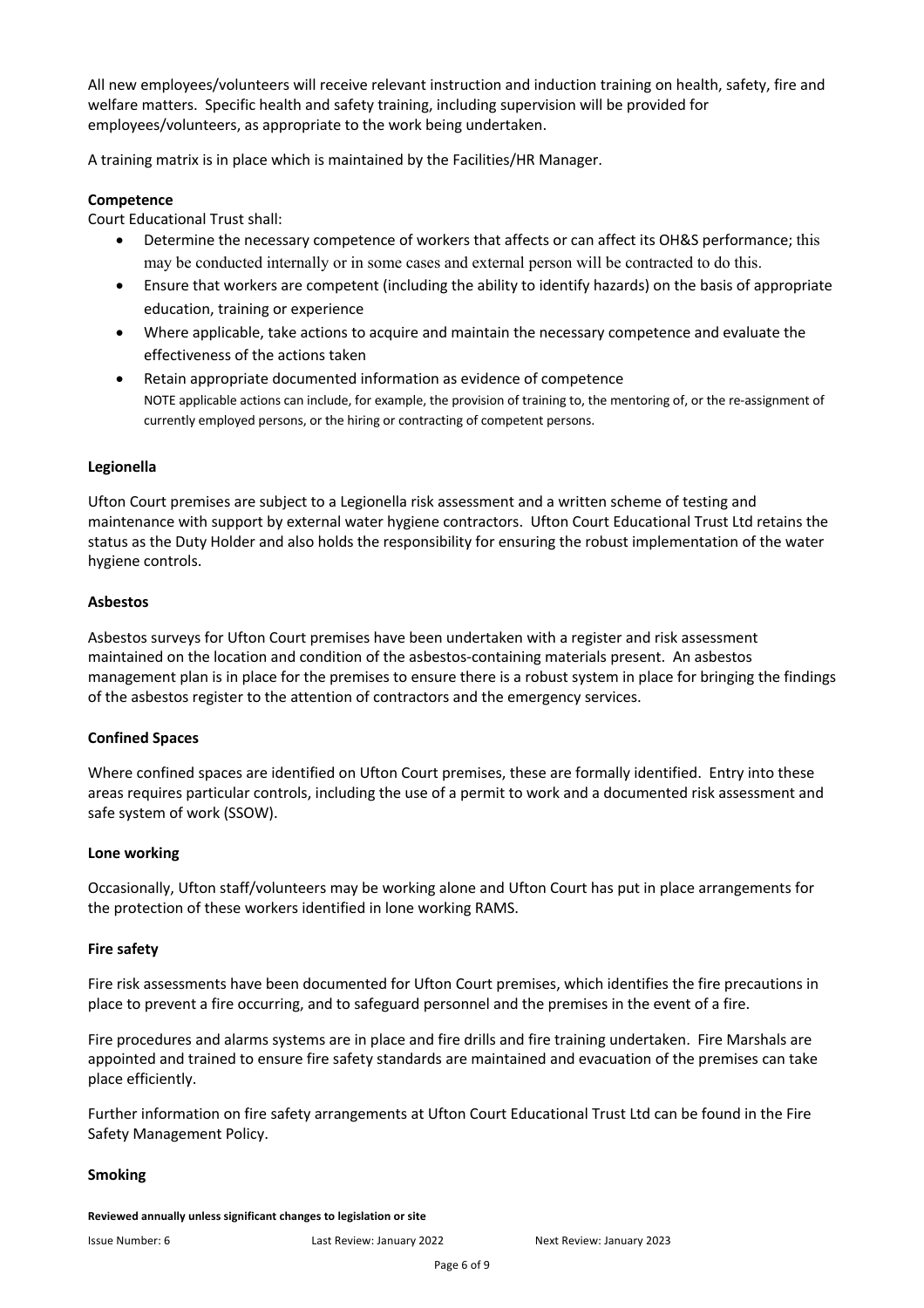Ufton Court Educational Trust Ltd does not permit any employees/volunteers to smoke in the premises, in vehicles or in any hazardous area where flammable gases and materials may be present. Smoking (including ecigarettes) is only permitted in designated areas outside the premises and when working off site.

#### **First Aid**

First aid arrangements for Ufton Court and the names of nominated persons and appointed first aiders are displayed at the premises. A list of first aiders and nominated persons, together with training information and refresher training arrangements, is held by the Facilities/HR Manager. The responsibility for maintaining the contents of first aid containers rests with each department.

An Automated External Defibrillation (AED) unit is located in Tithe Barn.

#### **Wellbeing**

Ufton Court Educational Trust Ltd conducts its business so that workloads and work pressures are effectively managed and do not cause distress or ill health.

#### **Welfare and Working Environment**

Ufton Court premises are maintained at a comfortable temperature. Adequate welfare facilities such as facilities for staff to rest and have meals, drinking water, washrooms and handwashing facilities are available.

#### **Tree Safety**

Ufton Court has a programme in place for inspecting and arranging tree surveys by a competent person that could pose a risk to staff/volunteers, visitors and members of the public. Any remedial action identified during inspections and surveys are completed in line with the inspection/survey report.

#### **Weddings and Events**

Ufton Court Ltd. is responsible for the organising and running of wedding ceremonies and receptions on site, as well as fundraising events.

Ufton Court Ltd. holds all the necessary Licenses and meets all regulations in this area. Risk assessments are put in place for COVID 19, events and weddings on site.

For more information please see Activities for Weddings and Events Policy

#### **The Management of Working on Site**

All activities are subject to regular reviews of risk assessments throughout the season and are inspected by competent persons; this might be by an external person for some activities.

All members of staff carry a radio on site which enables them to make contact with others and be contacted.

All members of staff have a Lone working procedure in place which has been agreed with their manager and is regularly revised

Any activity which is organised and managed by an external organisation, but facilitated by the Ufton Court Educational Trust Ltd, will be required to complete the statutory assessments and management documentation applicable for their activities e.g. ensuring appropriate first aid provision , appropriate food hygiene training, electrical equipment portable appliance tested, ladder training for event dressers, correct liability insurances in place, appropriately qualified and trained staff, appropriate certification etc.

All activities and provisions at Ufton Court Educational Trust Ltd will be fully compliant with the current requirements of legislation and in particular "The Management of Health and Safety Regulations 1999".

#### **Food Safety**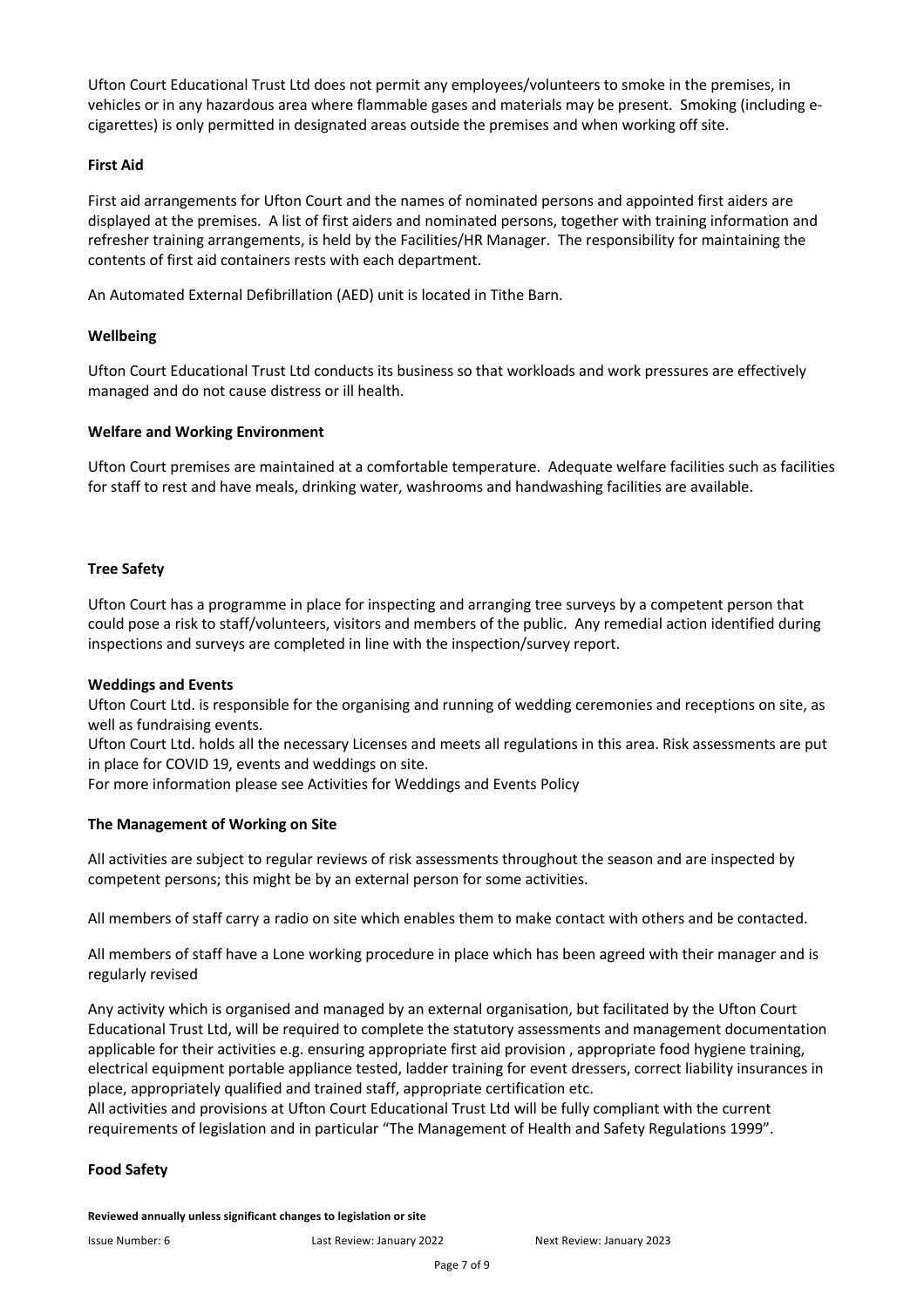Ufton Court Educational Trust Ltd is registered with the West Berkshire District Council and has achieved a 5 star rating for their application of food standard hygiene and controls.

Ufton Court Educational Trust Ltd maintains all relevant standard safety practices and records required under the Food Safety Act 1990 and associated regulations.

All staff involved in the handling and cooking of food hold current certificates in Level 2 Food Hygiene and Safety for Catering and Food Allergen Awareness.

All members of staff are required to ensure they understand the necessity of maintaining high food safety standards and are well versed in what is required.

All members of staff are required to ensure they understand the need to apply constraints within their skills and knowledge and only carry out the activities they are authorised to complete.

All members of staff are required to understand the need to apply proper hygiene controls when working with any aspect of food.

All stock control procedures must be followed.

Refer to Safe Food Policy for further information.

#### **Location Facilities, Structures, Infrastructure Management and Work Equipment**

All facilities, structures and location infrastructure, including roadways and pathways, will be subject to a Planned Preventative Maintenance (PPM) programme to ensure they are maintained to as high a level as practicably possible.

All plant and equipment used by members of staff employed by Ufton Court Educational Trust Ltd , or is used for public entertainment, will be subject to a PPM to ensure the item of plant or equipment is operated and maintained to as high a level of efficiency as practicably possible.

The minimum standard considered acceptable is that the following will be in place:

- An individual identification number or mark where more than one similar item of equipment is available.
- A selection process and proactive monitoring programme to ensure it is "Fit for Purpose". Such programmes will include hinges, latches to ensure failure is identified before it occurs.
- A specified inspection process operated by the member of staff who is directed as responsible for its daily use. Such inspection programmes will take into account manufacturers recommended regimes and additional inspections as considered appropriate.
- A Periodical Inspection by a Competent Person and a Calibration programme designed and operated in line with both the legal requirements for that item of plant or equipment and the manufacturers' guidance as laid down in the Manufacturer's Handbook.
- A defect reporting and management procedure that ensures the defect is dealt with in a timely manner. Such a system will also stipulate what defects renders the item of plant and equipment Unsafe for Use. The defects system will also ensure a signature of inspection before return to operational duty is completed by a competent person.
- All staff who are required to participate in this monitoring programme will be trained to ensure they are deemed competent to the level required.
- Equipment is not available for use unless a member of Ufton staff has been trained to use that equipment.